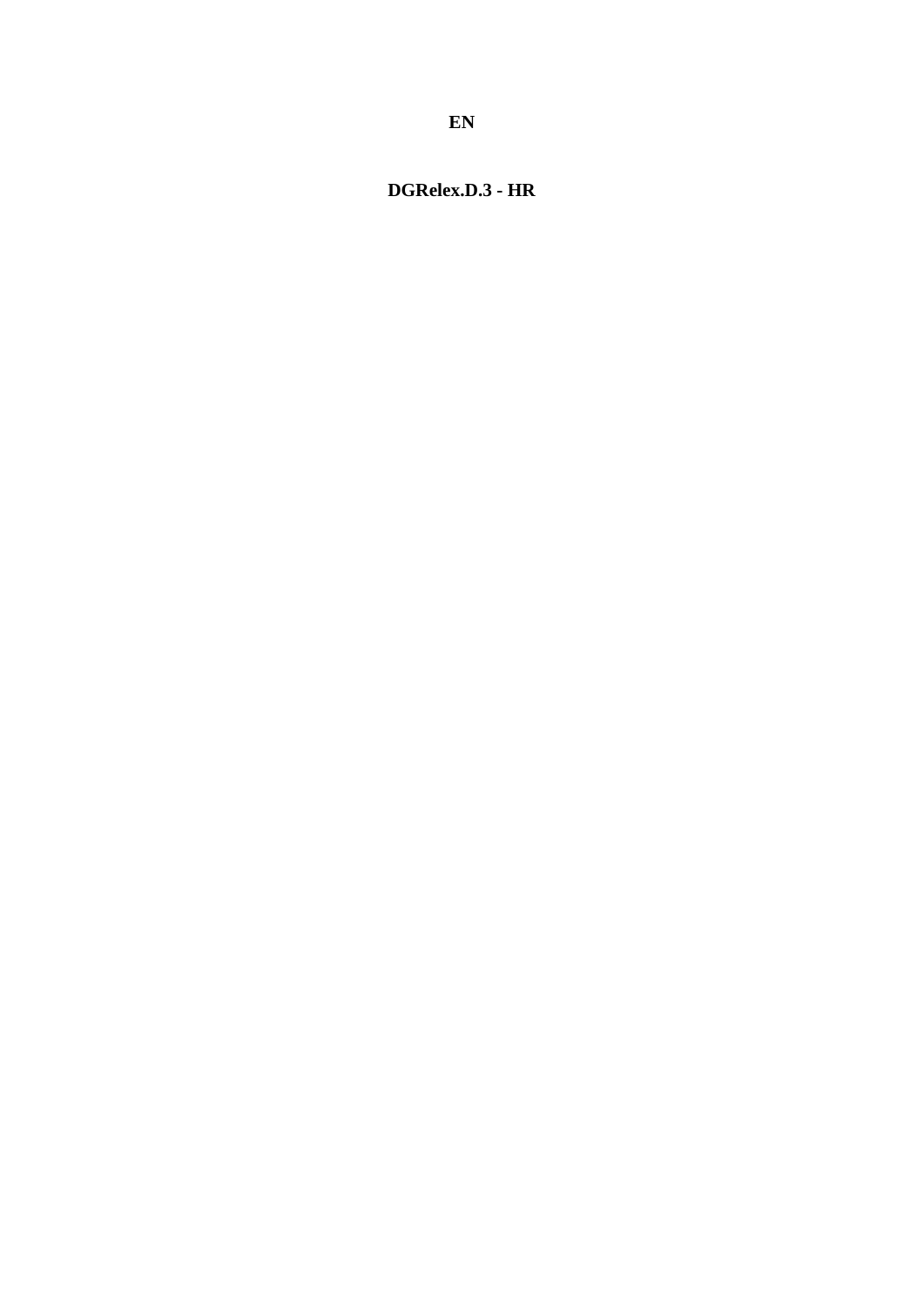# **DECISION OF THE EEA JOINT COMMITTEE No 126/1999**

#### **of 5 November 1999**

### **amending Annex I (Veterinary and Phytosanitary Matters) to the EEA Agreement**

### THE EEA JOINT COMMITTEE,

Having regard to the Agreement on the European Economic Area, as adjusted by the Protocol adjusting the Agreement on the European Economic Area, hereinafter referred to as 'the Agreement', and in particular Article 98 thereof,

Whereas Annex I to the Agreement was amended by Decision of the EEA Joint Committee No 76/[1](#page-0-0)999 of 25 June 1999<sup>1</sup>;

Whereas Commission Decision 1999/121/EC of 27 January 1999 amending Decision 97/778/EC to update the list of border inspection posts approved for veterinary checks<sup>[2](#page-1-0)</sup> is to be incorporated into the Agreement;

Whereas Commission Decision 1999/129/EC of 29 January 1999 amending for the second time Decision 94/381/EC concerning certain protection measures with regard to bovine spongiform encephalopathy and the feeding of mammalian derived protein<sup>[3](#page-1-1)</sup> is to be incorporated into the Agreement;

Whereas this Decision is not to apply to Iceland and Liechtenstein,

HAS DECIDED AS FOLLOWS:

# *Article 1*

The following indent shall be added in point 39 (Commission Decision 97/778/EC) in Part 1.2 of Chapter I of Annex I to the Agreement:

'- **399 D 0121**: Commission Decision 1999/121/EC of 27 January 1999 (OJ L 37, 11.2.1999, p. 25).'

-

<span id="page-1-0"></span><sup>1</sup> **OJ L** ...<br>
2 **OJ L 37, 11.2.1999, p. 25.**<br>
3 **OJ L 41, 16.2.1999, p. 14.** 

<span id="page-1-1"></span>